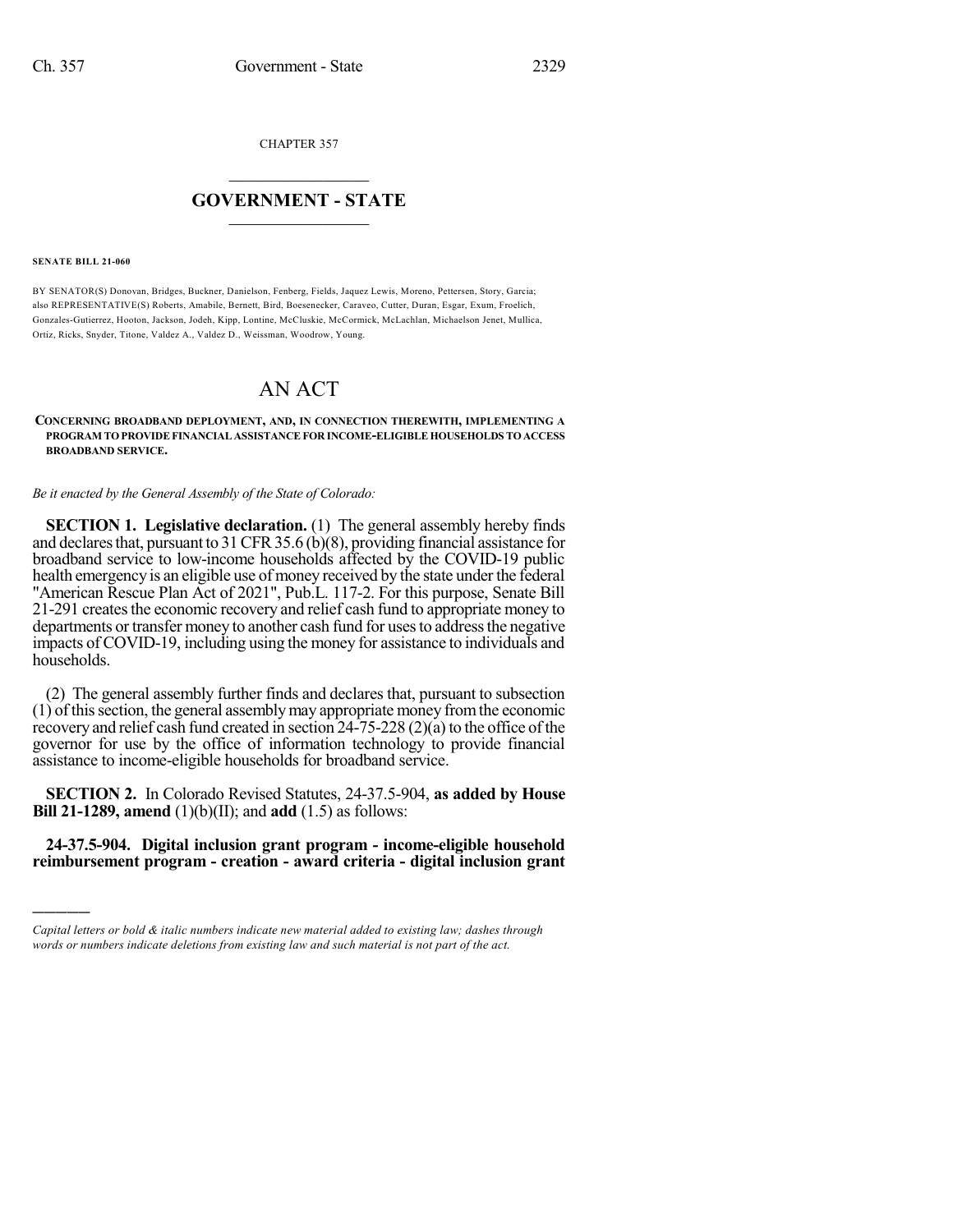**program fund - definition - reporting - repeal.** (1) (b) The Colorado broadband office shall implement the grant program. During the 2020-21 state fiscal year, the broadband office shall award:

(II) Grants totaling up to fifteen TEN million dollars to one or more providers of telehealth services; EXCEPT THAT, IF PURSUANT TO SUBSECTION  $(1.5)(e)$  OF THIS SECTION, THE BROADBAND OFFICE DOES NOT IMPLEMENT THE REIMBURSEMENT PROGRAM CREATED IN SUBSECTION (1.5) OF THIS SECTION, THE BROADBAND OFFICE SHALL AWARD GRANTS TOTALING UP TO FIFTEEN MILLION DOLLARS TO ONE OR MORE PROVIDERS OF TELEHEALTH SERVICES.

 $(1.5)$ (a) ON OR BEFORE JANUARY 1, 2022, AND SUBJECT TO SUBSECTIONS  $(1.5)$ (d) AND  $(1.5)(e)$  OF THIS SECTION, THE BROADBAND OFFICE SHALL CONTRACT WITH A NONPROFIT ORGANIZATION,PREFERABLY A NONPROFIT ORGANIZATION THAT HAS AN EXISTING PLATFORM OR SYSTEM FOR ADMINISTERING GRANT MONEY, HAS EXPERIENCE IN ADMINISTERING INCOME-QUALIFIED UTILITY ASSISTANCE PROGRAMS, AND HAS EXPERIENCE IN VERIFYING INCOME FOR STATEWIDE ASSISTANCE PROGRAMS,TO DEVELOP A PROGRAM,REFERRED TO IN THIS SUBSECTION (1.5) AS THE "PROGRAM", TO MAKE ACCESS TO BROADBAND SERVICE MORE AFFORDABLE BY REIMBURSING COLORADO SUBSCRIBERS FOR COSTS INCURRED IN ACCESSING BROADBAND SERVICE. IN CHOOSING A NONPROFIT ORGANIZATION WITH WHICH TO CONTRACT, THE BROADBAND OFFICE NEED NOT COMPLY WITH THE "PROCUREMENT CODE", ARTICLES 101 TO 112 OF THIS TITLE 24. HOUSEHOLDS THAT ARE INCOME ELIGIBLE TO PARTICIPATE IN THE PROGRAM ARE THOSE HOUSEHOLDS THAT:

(I) HAVE A HOUSEHOLD INCOME THAT DOES NOT EXCEED THE HIGHER OF TWO HUNDRED PERCENT OF THE FEDERAL POVERTY LEVEL OR EIGHTY PERCENT OF THE AREA MEDIAN INCOME; OR

(II) ARE LOCATED IN CRITICALLY UNSERVED AREAS OF THE STATE. A HOUSEHOLD IS ELIGIBLE FOR REIMBURSEMENT UNDER THIS SUBSECTION  $(1.5)(a)(II)$  ONLY:

(A) FOR BROADBAND SERVICE PROVIDED BY A SATELLITE PROVIDER; AND

(B) WITH RESPECT TO THE HOUSEHOLD'S PRIMARY RESIDENCE.

(b) A HOUSEHOLD MEETING THE CRITERIA SET FORTH IN SUBSECTION (1.5)(a) OF THIS SECTION MAY APPLY TO THE PROGRAM ANNUALLY IN THE FORM AND MANNER DETERMINED BY THE BROADBAND OFFICE TO REQUEST REIMBURSEMENT TO COVER UP TO ONE-HALF OF THE COST OF BROADBAND SERVICE, NOT TO EXCEED A TOTAL REIMBURSEMENT OF SIX HUNDRED DOLLARS PER YEAR. A HOUSEHOLD THAT RECEIVES REIMBURSEMENT PURSUANT TO THIS SUBSECTION (1.5)(b) MUST DEMONSTRATE THAT IT STILL MEETS THE CRITERIA SET FORTH IN SUBSECTION (1.5)(a) OF THIS SECTION TO RECEIVE REIMBURSEMENT IN A SUBSEQUENT YEAR.

(c) WITH REGARD TO THE NONPROFIT ORGANIZATION WITH WHICH THE BROADBAND OFFICE CONTRACTS TO ADMINISTER THE PROGRAM, THE BROADBAND OFFICE SHALL DIRECT THAT THE NONPROFIT ORGANIZATION:

(I) USE A PORTION OF THE MONEY TRANSMITTED TO THE NONPROFIT ORGANIZATION FOR IMPLEMENTING THE PROGRAM TO COVER ITS DIRECT AND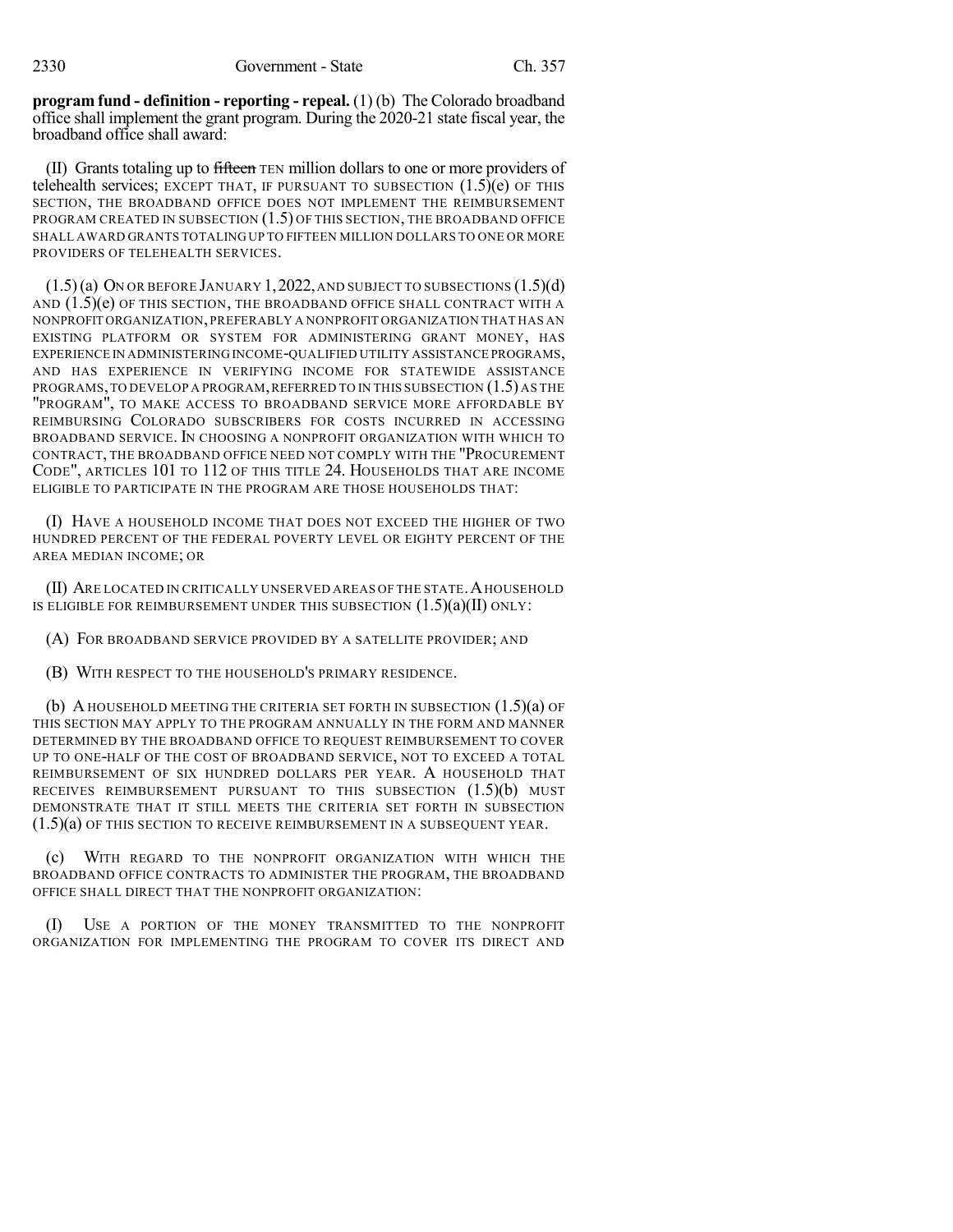INDIRECT COSTS IN ADMINISTERING THE PROGRAM; AND

(II) PERIODICALLY REPORT TO THE BROADBAND OFFICE, IN A FORM AND MANNER DETERMINED BY THE BROADBAND OFFICE, REGARDING ITS ADMINISTRATION OF THE PROGRAM.

(d) THE BROADBAND OFFICE, IN CONSULTATION WITH THE NONPROFIT ORGANIZATION WITH WHICH IT CONTRACTS TO IMPLEMENT THE PROGRAM, MAY EXPLORE ALTERNATIVE MECHANISMS FOR PAYMENT ASSISTANCE FOR INCOME-ELIGIBLE HOUSEHOLDS IF THE BROADBAND OFFICE DETERMINES THAT A REIMBURSEMENT PROGRAM IS NOT COST-EFFECTIVE. IF THE BROADBAND OFFICE ADOPTS AN ALTERNATIVE MECHANISM FOR PROVIDING PAYMENT ASSISTANCE UNDER THIS SUBSECTION  $(1.5)(d)$ , THE BROADBAND OFFICE SHALL INCLUDE A DESCRIPTION OF THE MECHANISM CHOSEN AS PART OF ITS REPORTING REQUIREMENTS UNDER SUBSECTION  $(1.5)(g)$  OF THIS SECTION.

(e) IF THE BROADBAND OFFICE DOES NOT FIND A NONPROFIT ORGANIZATION WITH WHICH TO CONTRACT TO IMPLEMENT THE PROGRAM, THE PROGRAM SHALL NOT BE IMPLEMENTED AND THE BROADBAND OFFICE SHALL USE THE MONEY ALLOCATED FOR IMPLEMENTATION OF THE PROGRAM TO AWARD ADDITIONAL GRANTS FOR TELEHEALTH SERVICES UNDER SUBSECTION  $(1)(b)(II)$  OF THIS SECTION.

(f) (I) THE BROADBAND OFFICE AND THE NONPROFIT WITH WHICH IT CONTRACTS MAY USE UP TO FIVE MILLION DOLLARS OF THE MONEY TRANSFERRED PURSUANT TO SUBSECTION (1)(e) OF THIS SECTION TO THE DIGITAL INCLUSION GRANT PROGRAM FUND FROM THE ECONOMIC RECOVERY AND RELIEF CASH FUND CREATED IN SECTION 24-75-228 (2)(a) TO IMPLEMENT THE PROGRAM, INCLUDING THE MONEY REQUIRED TO COVER THE BROADBAND OFFICE'S AND THE NONPROFIT ORGANIZATION'S ADMINISTRATIVE COSTS INCURRED IN IMPLEMENTING THE PROGRAM. THE BROADBAND OFFICE AND THE NONPROFIT ORGANIZATION MAY USE UP TO FIVE HUNDRED THOUSAND DOLLARS PER YEAR TO COVER THEIR DIRECT AND INDIRECT COSTS IN ADMINISTERING THE PROGRAM.

(II) ALL MONEY USED FOR IMPLEMENTATION OF THE PROGRAM MUST BE OBLIGATED BY DECEMBER 31, 2024.

(g) ON OR BEFORE FEBRUARY 1, 2022, AND ON OR BEFORE FEBRUARY 1 EACH YEAR THEREAFTER, THE BROADBAND OFFICE SHALL SUBMIT A WRITTEN REPORT TO THE GOVERNOR AND THE GENERAL ASSEMBLY'S JOINT BUDGET COMMITTEE AND JOINT TECHNOLOGY COMMITTEE REGARDING THE BROADBAND OFFICE'S IMPLEMENTATION OF THE PROGRAM. REPORTS SUBMITTED PURSUANT TO THIS SUBSECTION  $(1.5)(g)$  MUST INCLUDE:

(I) THE NUMBER OF HOUSEHOLDS RECEIVING ASSISTANCE UNDER THE PROGRAM IN THE PREVIOUS CALENDAR YEAR; AND

(II) RECOMMENDATIONS ON HOW TO MAKE THE PROGRAM MORE SUCCESSFUL, INCLUDING ANY LEGISLATIVE CHANGES NEEDED TO IMPROVE THE SUCCESS OF THE PROGRAM.

(h) THIS SUBSECTION (1.5) IS REPEALED, EFFECTIVE SEPTEMBER 1, 2026.